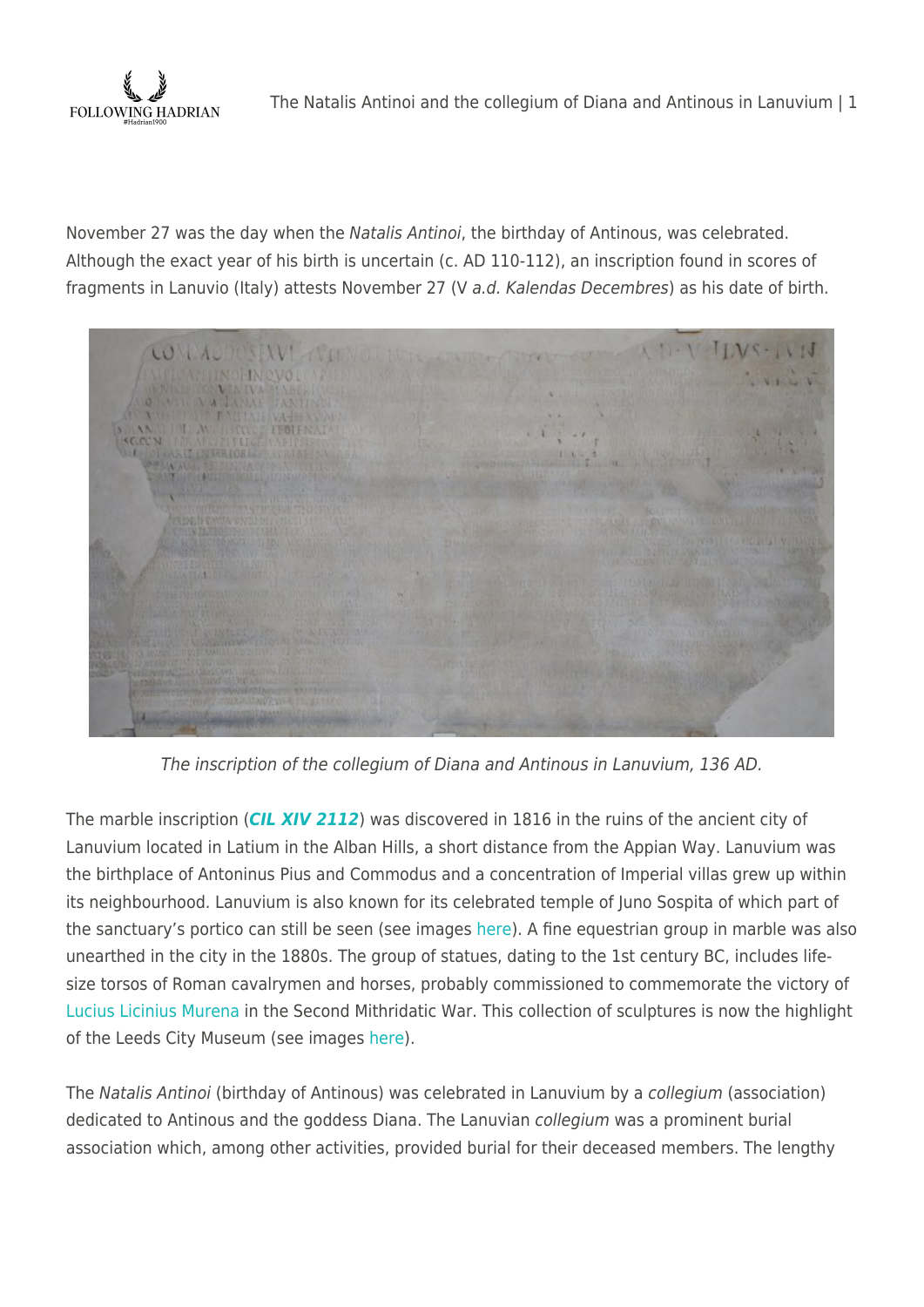

inscription, the longest and most important of the Lanuvian inscriptions, was originally erected in the temple of Antinous (tetrastylum). It contained the rules and regulations (by-laws) of the Lanuvian worshippers (cultores) of Diana and Antinous with detailed provisions for burial. Such *collegia* were strictly regulated by local rules but also by the Roman Senate's regulations.



inscription, dated to 9 June AD 136, consists of two columns of respectively thirty-three and thirty-two lines and one heading line stretching across the entire marble panel. It operated with the support of a wealthy patron whose name was Lucius Caesennius Rufus at the time of the consulship of Lucius Ceionius Commodus and Sextus Vettulenus Civica Pompeianus.

## **Headline**:

[L(ucio) Ceionio] Commodo Sex(to) Vettuleno Civica Pompeiano co(n)s(ulibus) a(nte) d(iem) V Idus Iun(ias)



#### **mn 1**:

The text opens with an account of the college's assembly on 9 June AD 136 (a little more than two years after the drowning of Antinous in October 130 AD), during which L. Ceionius Commodus, who happened to be patron of the municipium of Lanuvium, offered the interests on 15,000 sesterces to provide annually 800 sesterces: 400 sesterces on the birthday of Diana on August 13 and 400 sesterces on the birthday of Antinous on November 27. These financial benefactions (liberalitas) enabled the collegium to honour Diana and Antinous and also to pay for the funerals of its members.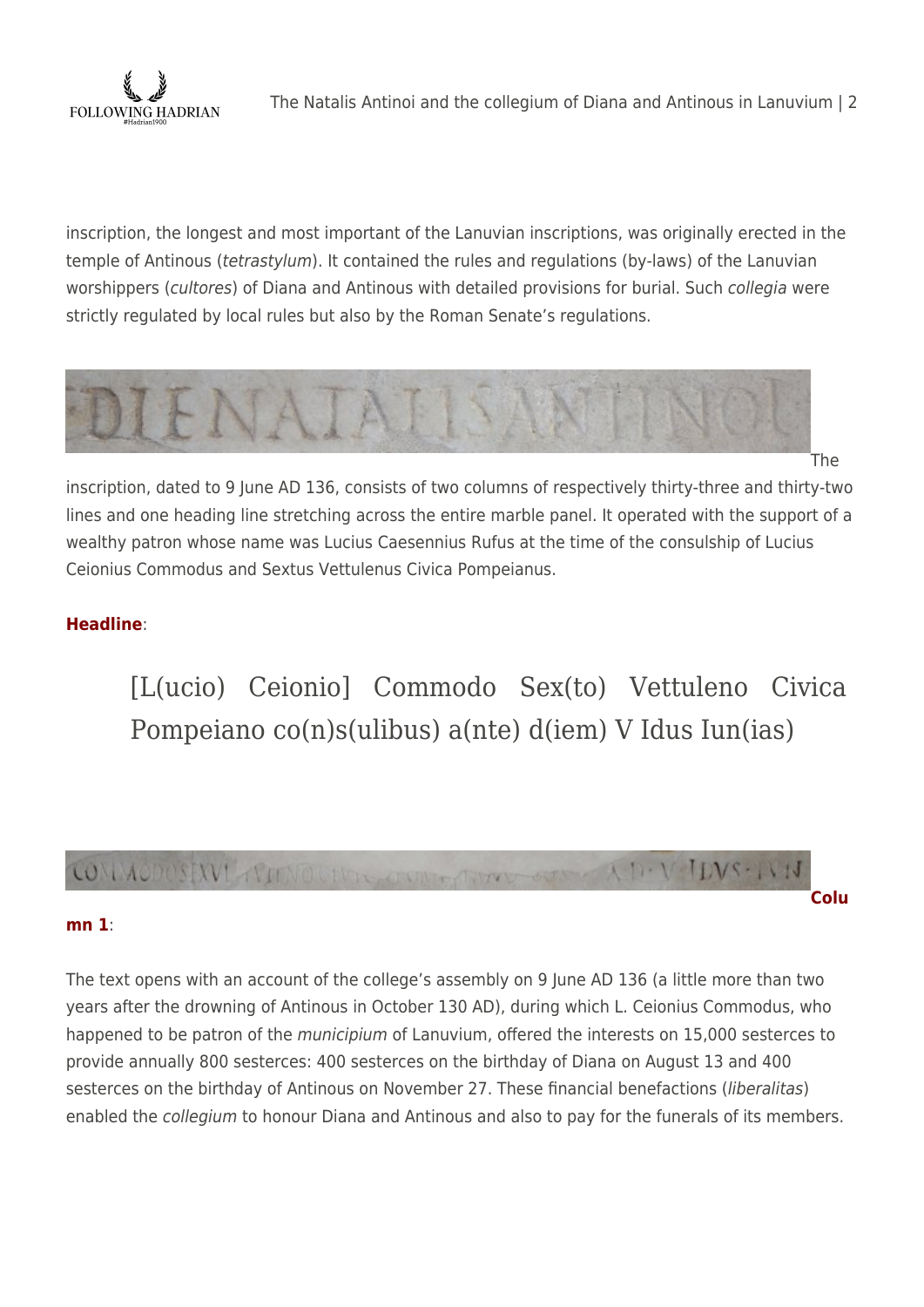

[Lanuvii in] **templo Antinoi** in quo L(ucius) Caesennius Rufus / [patronu]s municipi(i) conventum haberi iusserat per L(ucium) Pompeium / / [—]um q(uin)q(uennalem) cultorum Dianae et Antinoi pollicitus est se / [conl]aturum eis ex liberalitate sua HS XV m(ilium) n(ummum) usum die / [natal]is Dianae Idib(us) Aug(ustis) HS CCCC n(ummos) et die **natalis Antinoi V K**(alendas) / [**Dec**(embres)] HS CCCC n(ummos) et praecepit legem ab ipsis constitutam sub **tetra**/[stylo A]**ntinoi parte interiori** perscribi in verba infra scripta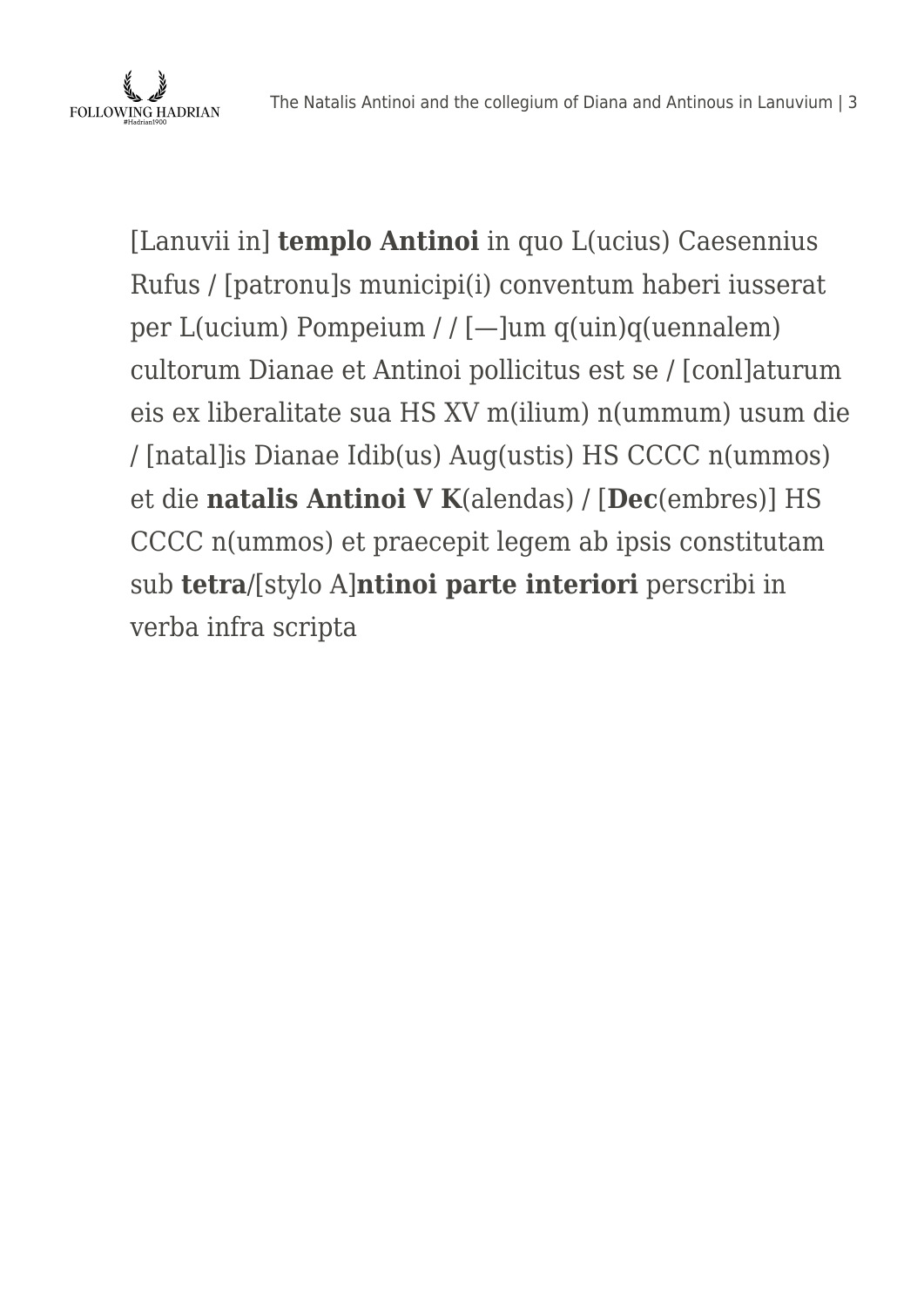



Col.1 4-10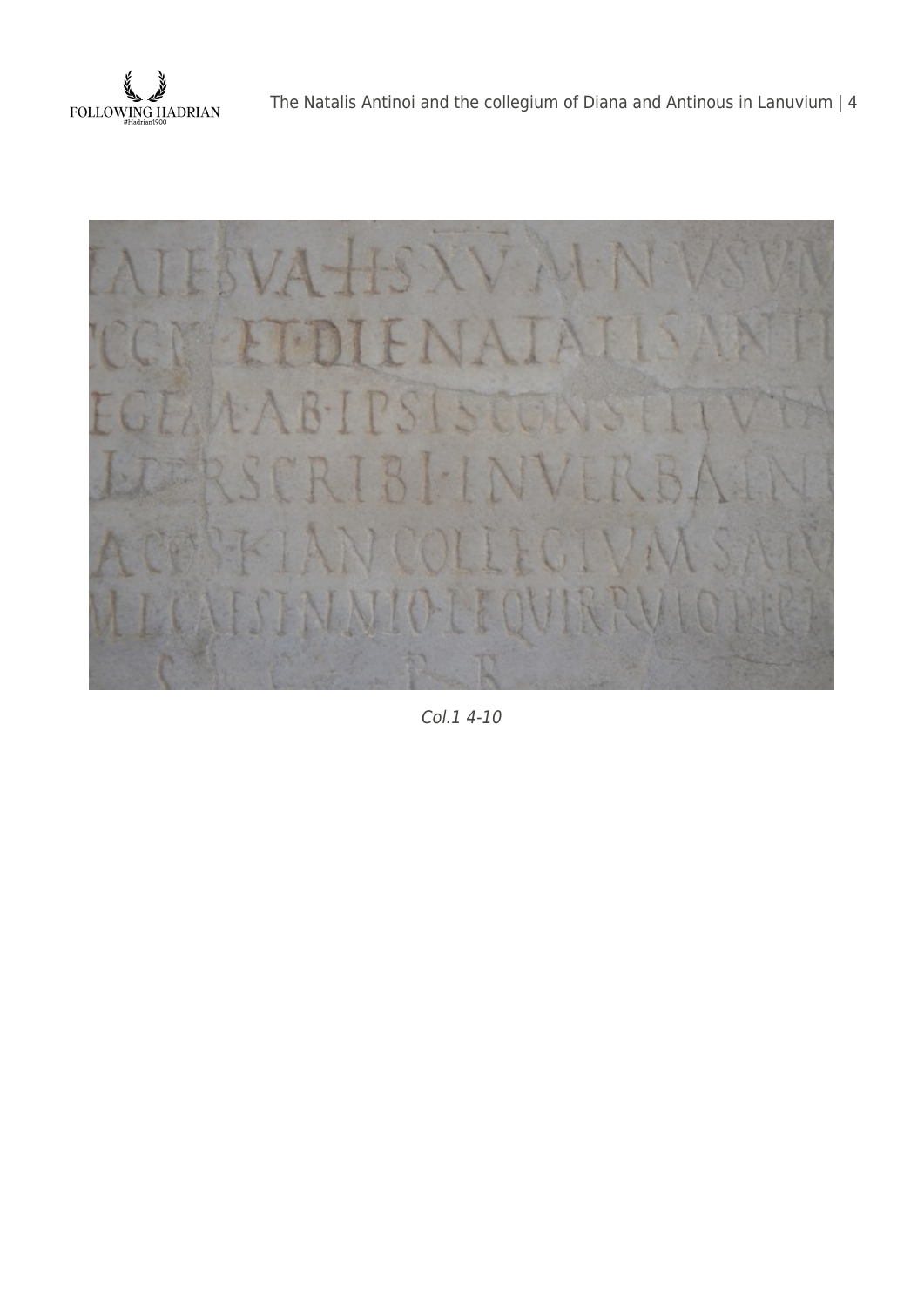



Col. I 4-9

The members of the college's assembly met in the tetrastyle temple of Antinous where the members of the collegium were told to inscribe their by-laws so that all the town's residents could read them.



After

citing the college's date of creation, 1st January AD 133, the Senate's approval and prayers for the emperor Hadrian and his family, the inscription states the rules (lex) of the association. The rules had to be read in their entirety before new members could enter the collegium so that later they "may not make a complain or leave a dispute" to their heirs. The association was composed only of men, freeborn, freedmen and slaves.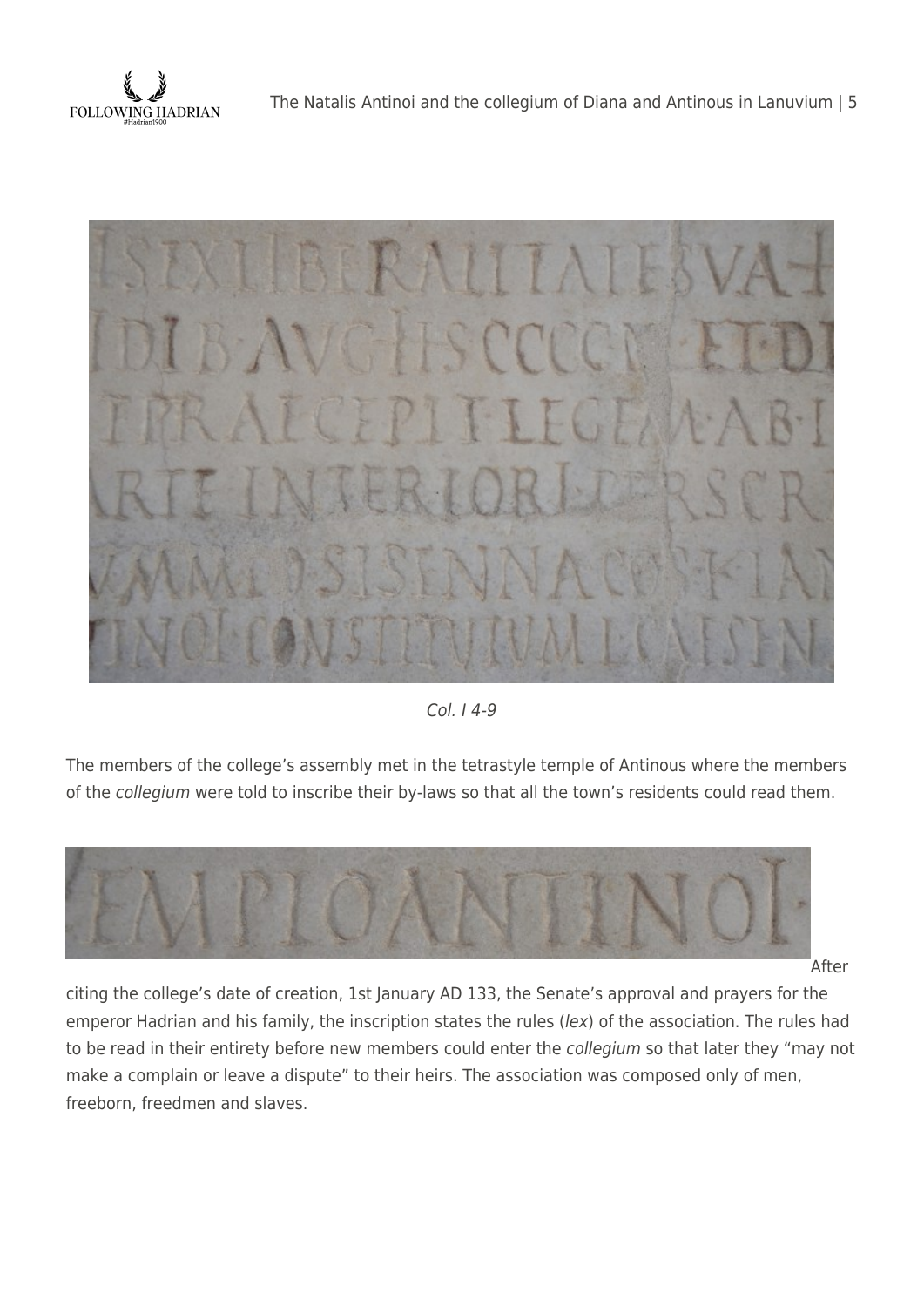[quod fa]ust[um fe]lix salutareq(ue) sit Imp(eratori) Caesari Traiano Hadriano Aug(usto) totiusque / [do]mus [Aug(usti)] nobis [n]ostris collegioq(ue) nostro et bene adque(!) industrie contraxerimus ut /



Col. 1 12.17

The by-laws determined membership' subscriptions, monthly fees, fines for neglect of duties or misconduct, and the organisation procedure for members' funerals (funus).

lexs collegi / [plac]uit universis ut quisquis in hoc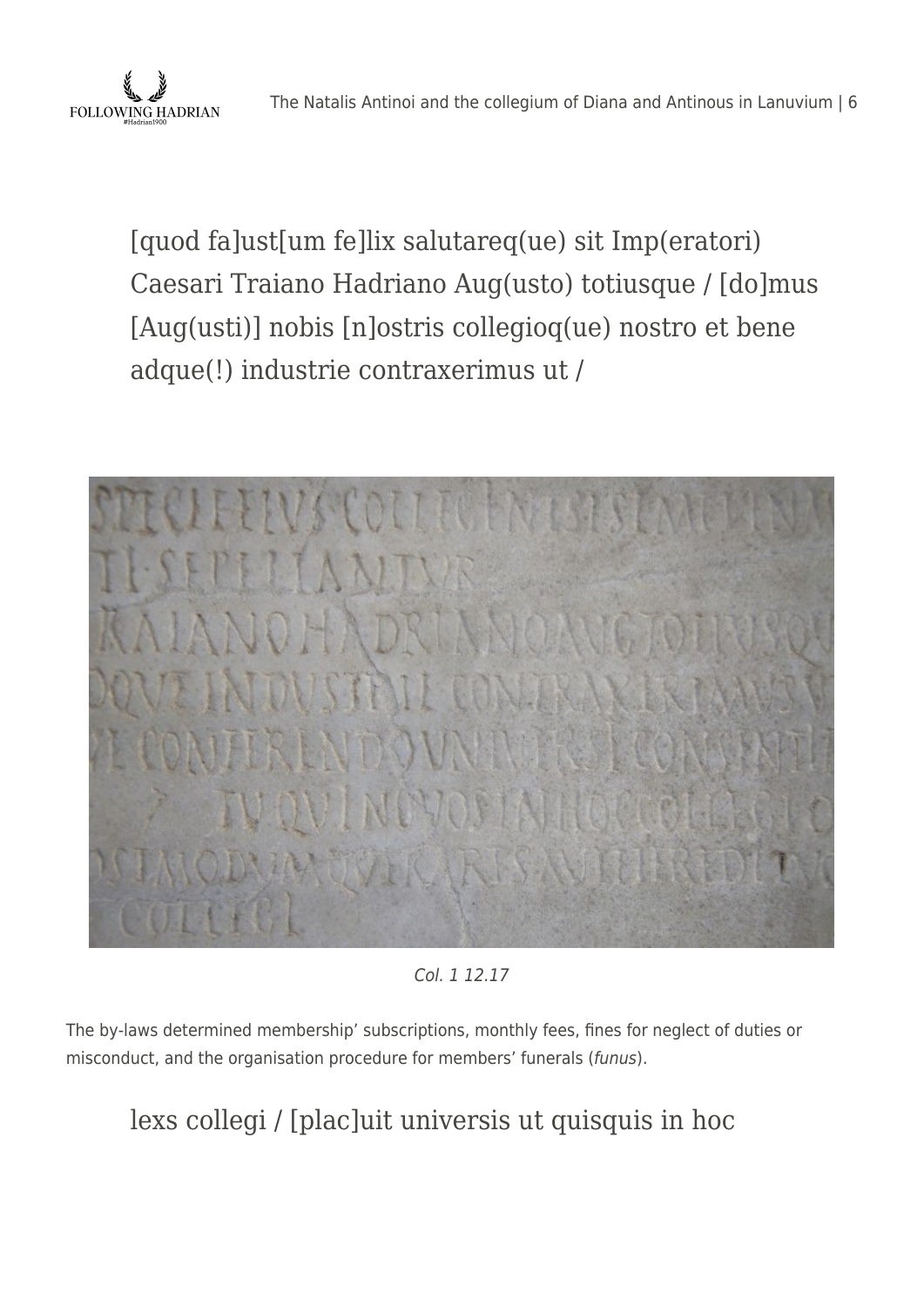

collegium intrare voluerit dabit kapitulari nomine / HS C n(ummum) et vi[ni] boni amphoram item in menses sing(ulos) a(sses) V item placuit ut quisquis mensib(us) /

Each new member had to pay an entrance fee of 100 sesterces and an amphora of good wine as well as a monthly contribution of 5 asses. If the member was up-to-date with his monthly dues when he died the association would pay his funeral expenses to the sum of 300 sesterces. However, if he failed to pay his dues for six consecutive months he would "lose the money standing in his account for the funus". Also, If a member died more than twenty Roman miles away from Lanuvium and his death was reported, the collegium would send members to take care of his funeral. If someone else took care of the funeral, the collegium was to pay this person the cost of the funeral.

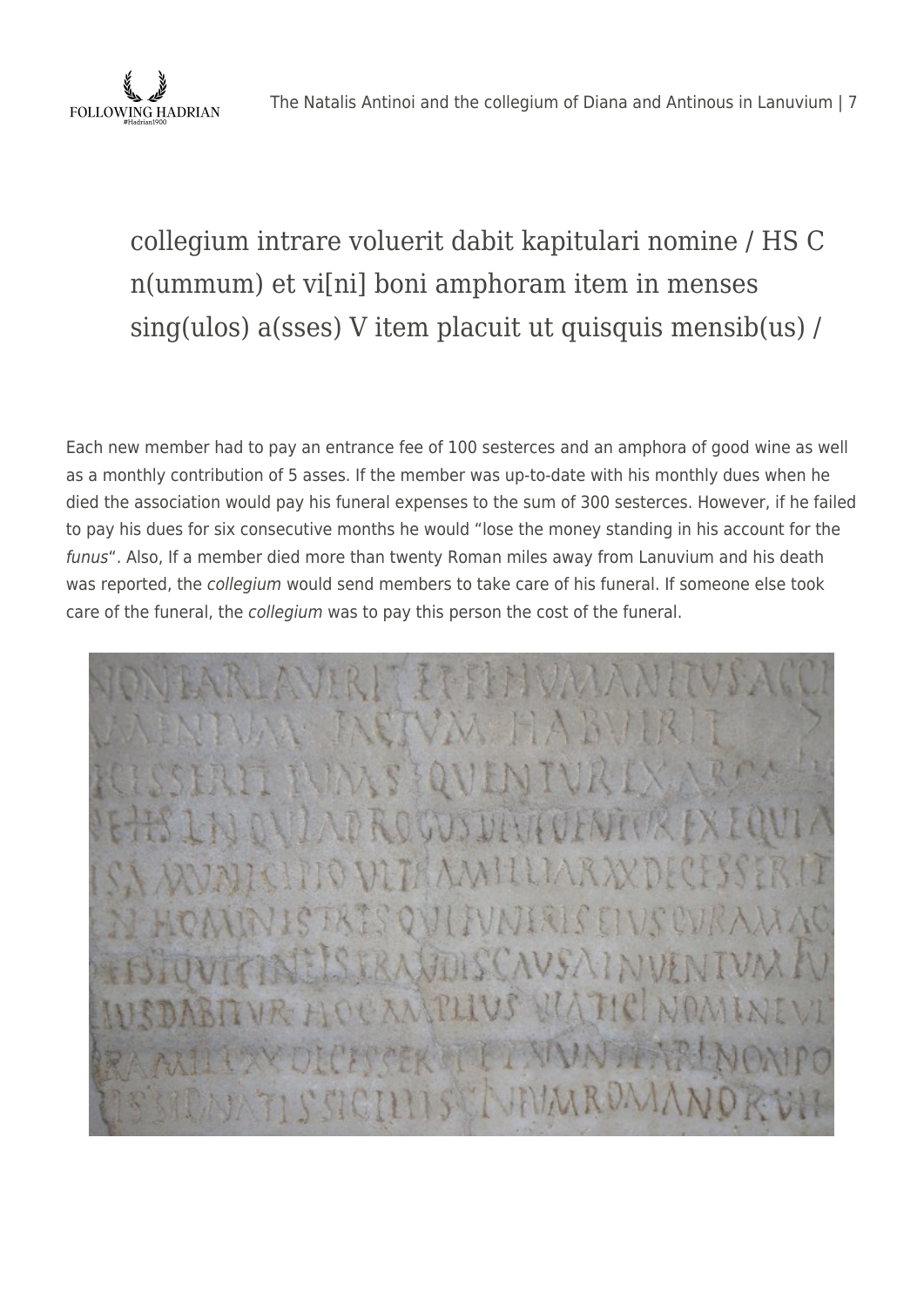

## Col. I 22-31

### **Column 2**:

Different rules applied to slave members who were denied burial by their masters. They had the right to a fictitious funeral (funus imaginarium) which involved the cremation of a wax figure (imago) on a pyre. Meanwhile, members who committed suicides lost the right to receive funeral honours.



Col. II 1-13

The inscription continues by listing the dates of the six annual banquets organised by the collegium: the birthday of L. Caesennius Rufus' father, on March 8, appears first among the birthday feasts listed, followed by the birthday of Antinous on November 27, of the goddess Diana on August 13, the birthday of Caesennius's brother on August 20, his mother's on September 12 and his own on December 14.

ordo cenarum VIII Id(us) Mar(tias) natali Caesenni [—] patris V Kal(endas) Dec(embres) nat(ali) Ant[inoi] / Idib(us) Aug(ustis) natali Dianae et collegi XIII K(alendas) Sept(embres) na[t(ali) Caes]enni Silvani fratr{a}is pr(idie) N[onas —] / natali Corneliae Proculae matris XIX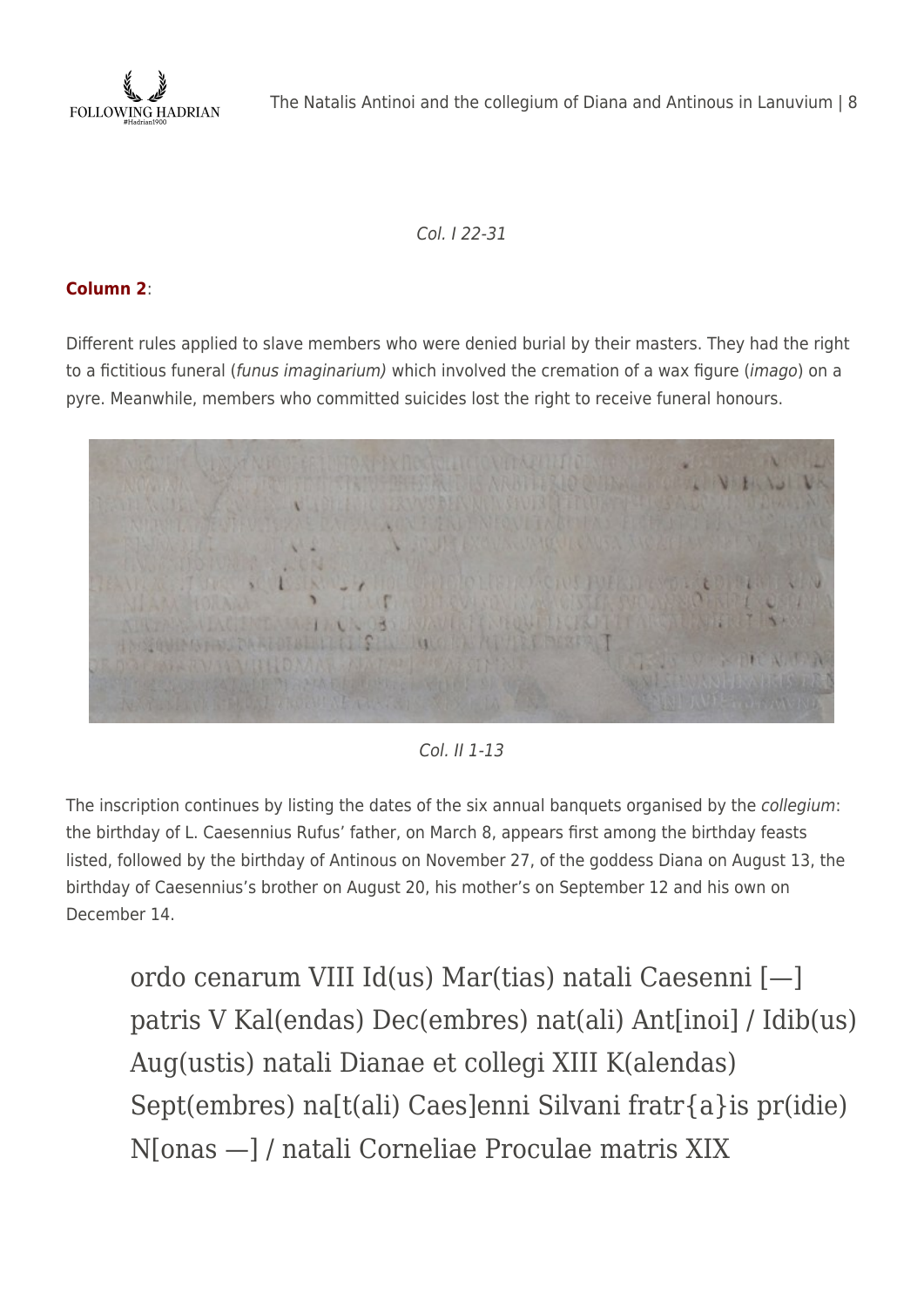# K(alendas) Ian(uarias) na[tal(i) Cae]senni Rufi patr(oni) munic[ipii]

Each year a magistri (chairman) was chosen to preside the banquets and had to supply the food, namely four sardines, loaves of bread together with hot water and good wine. The quinquennalis (chief official) had to make sacrifices with wine and incense throughout his five years of service and provide the members with oil in the public baths twice a year on the birthdays of Diana and Antinous as well as an amphora of good wine for the banquets.



Col. II 14-20

The inscription continues with the rules of conduct at banquets. Each act of misbehaviour was punished with a fine suitable for the offence. For a member causing a disturbance by moving seats, the fine was four sesterces. For "speaking abusively of another", the fine was twelve sesterces. The largest fine amounted to twenty sesterces for the use of "abusive or insolent language to a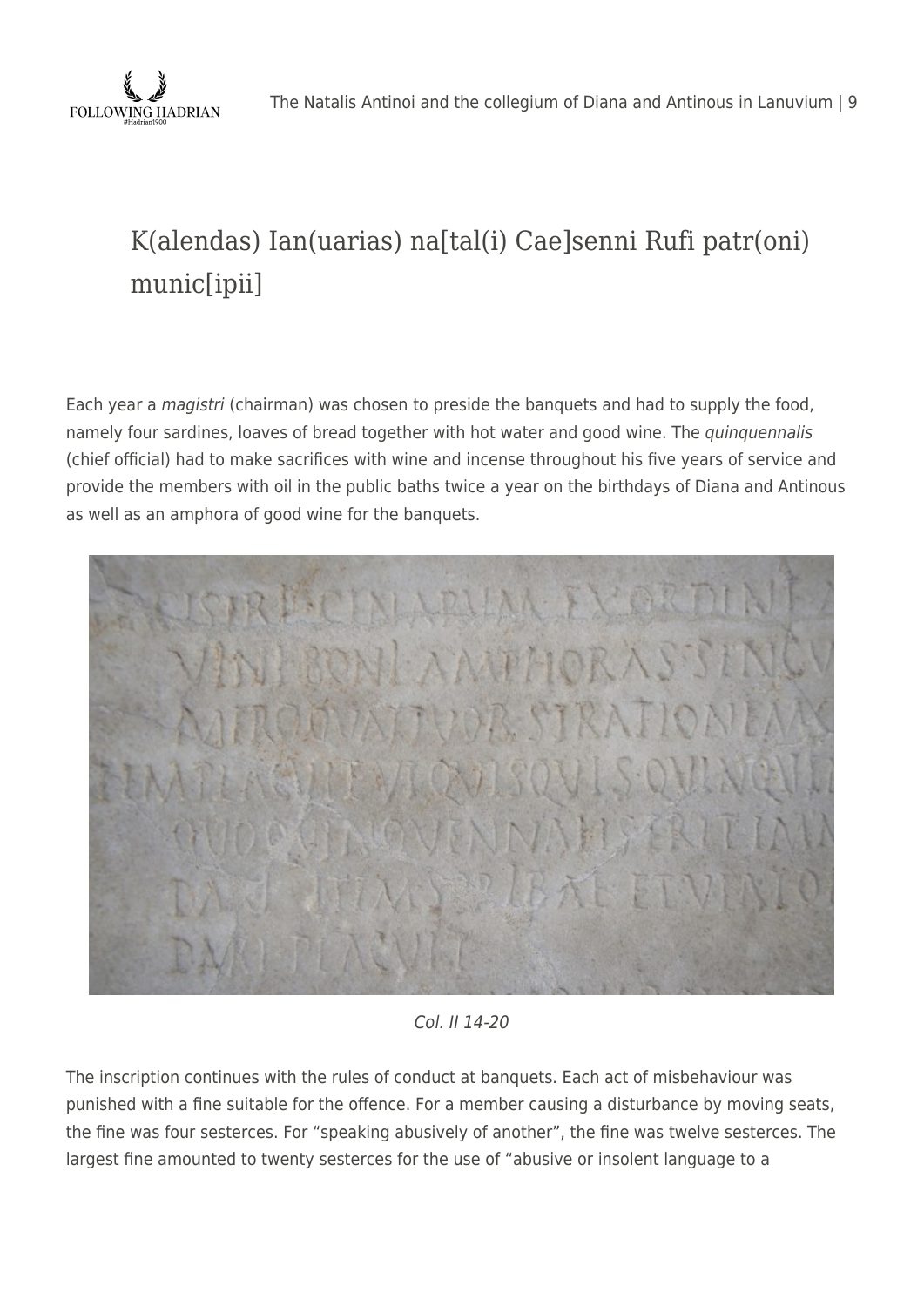

The Natalis Antinoi and the collegium of Diana and Antinous in Lanuvium | 10

quinquennalis (president)".



Col. II 2

Cult sites for Antinous, erections of statues and celebrations of festivals in his honour soon followed his death in late October of AD 130. We also have a record of the birthday of Antinous being celebrated in Egypt from a fragmentary papyrus from Oxyrhynchus (P.Oxy. 31 2553). The fragment, a part of a Calendar of Cult Offerings written in ancient Greek and dating to around AD 175 – 225, mentions the birthday of Antinous with a description of three festivals held between the birthday of Antinous and the birthday of the deified Lucius Verus on December 15.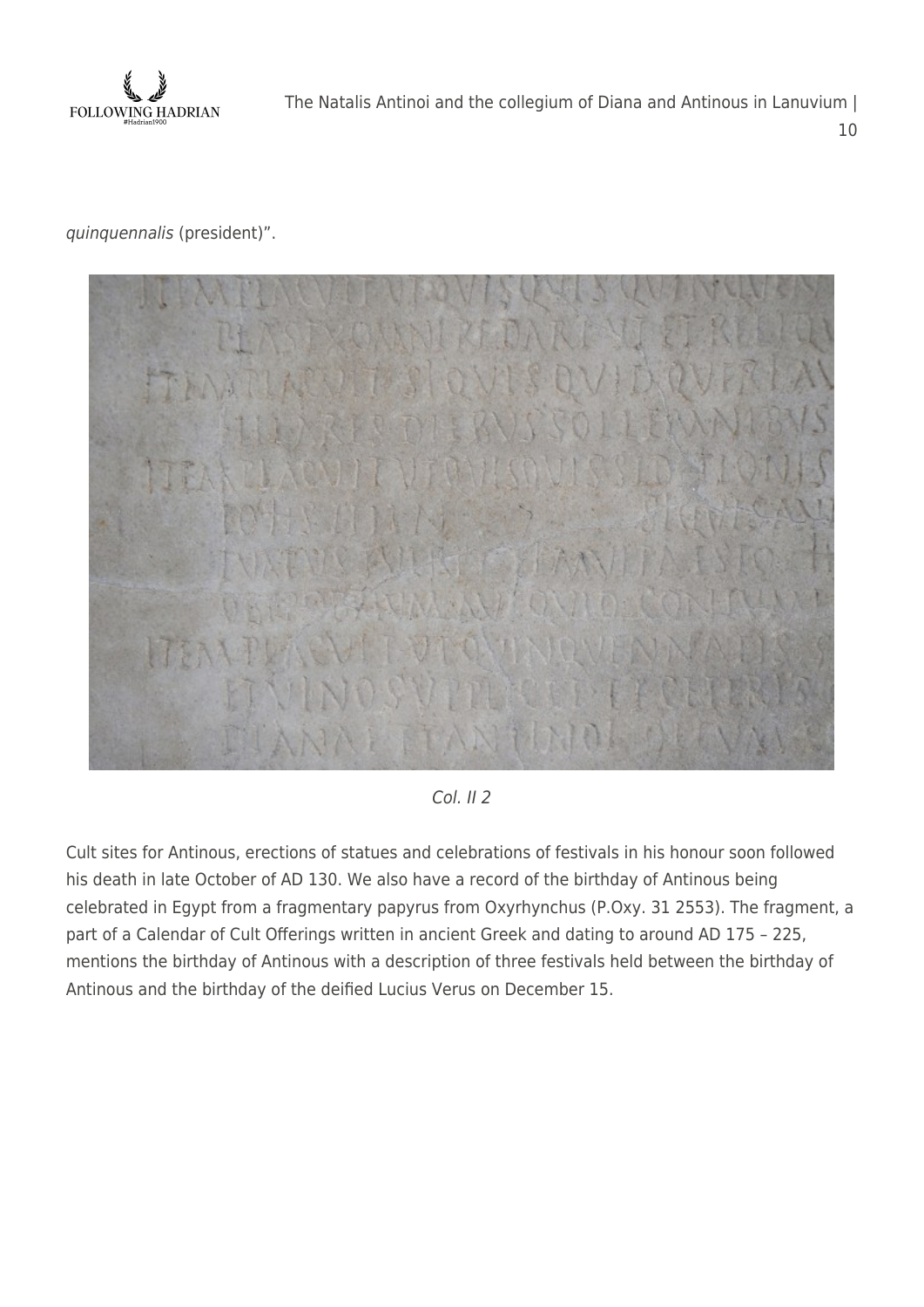

The Natalis Antinoi and the collegium of Diana and Antinous in Lanuvium | 11

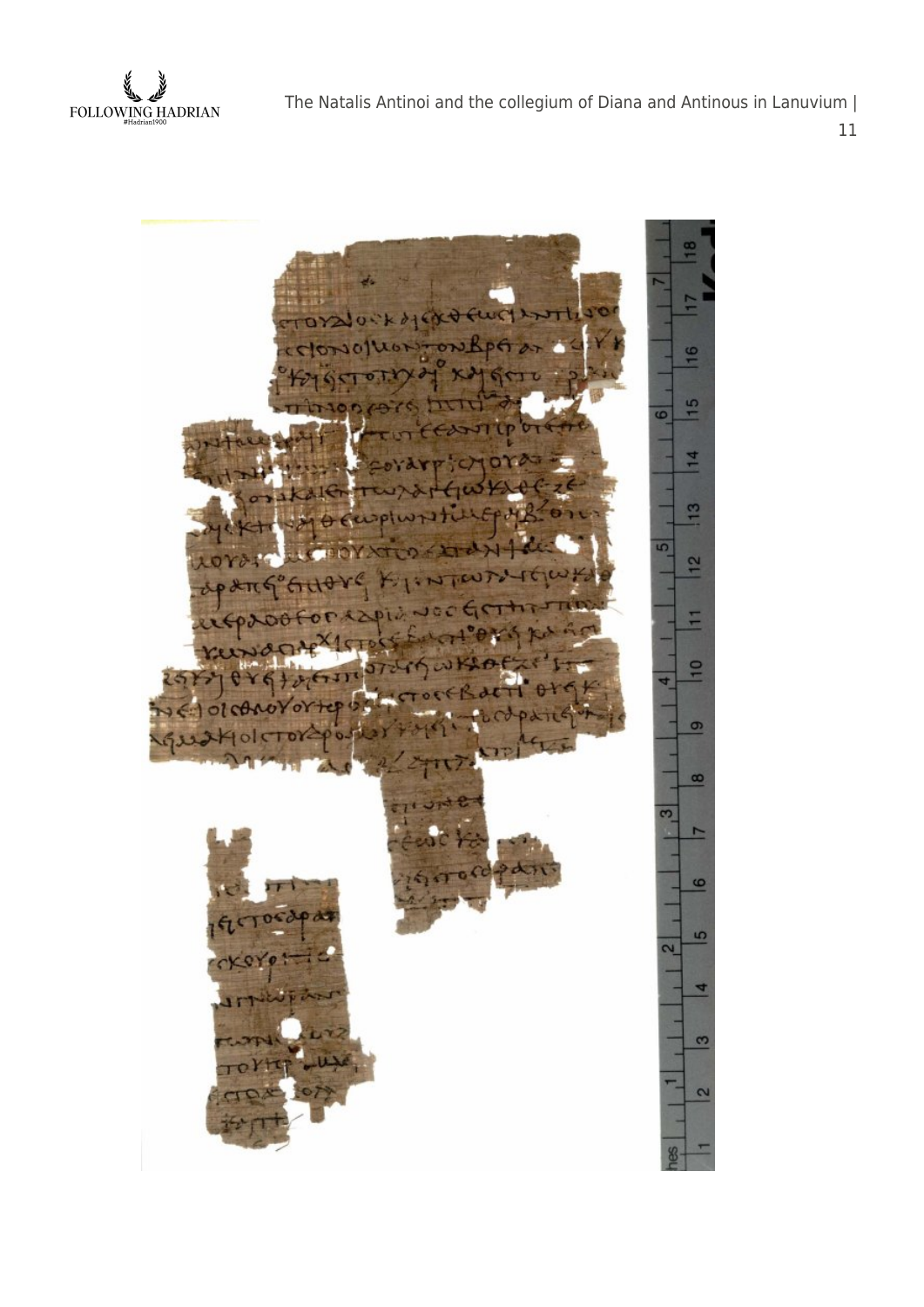

P.Oxy.XXXI 2553 Fragment of a Calendar of Cult Offerings mentioning Antinous' birthday

The Lanuvian inscription can now be seen and read in the Baths of Diocletian in Rome.



The inscription of the collegium of Diana and Antinous in Lanuvium, AD 136 AD, National Museum of Rome, Baths of Diocletian, Rome

Sources:

- Andreas Bendlin Associations, funerals, sociality, and Roman law: the collegium of Diana and Antinous in Lanuvium (CIL 14.2112) reconsidered in: M. Öhler (ed.), Aposteldekret und antikes Vereinswesen: Gemeinschaft und ihre Ordnung (WUNT I 280, Tübingen 2011), 207-296
- [Text in Latin](http://droitromain.upmf-grenoble.fr/Negotia/Lanuvinum_CIL.htm)  CIL XIV, n. 2112 (Epigraphik Datenbank Clauss/Slaby). LEX COLLEGII FUNERATICII LANUVINI – Regulations of a collegium funeraticium